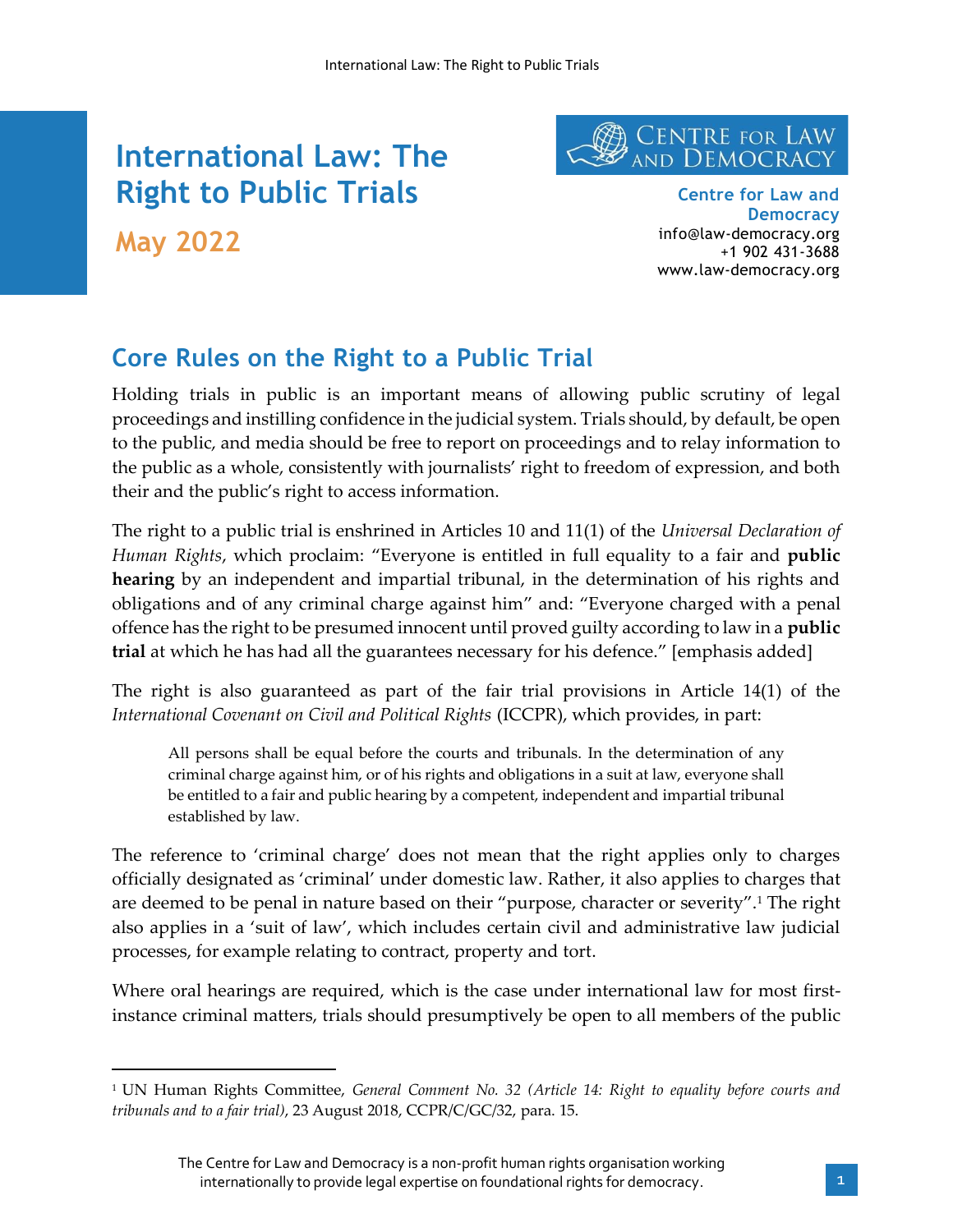and not just certain categories of individuals, such as authorised observers or family members.

The right to public trials applies not only to civilian courts but also to military or special courts (for example where exceptional courts are established to prosecute suspected terrorists). In fact, these courts are subject to all of the fair trial guarantees outlined in Article 14 of the ICCPR. Even in situations of both international and non-international armed conflict, basic fair trial guarantees, including the right to a public trial absent exceptional security justification, are considered a customary norm of international humanitarian law. Trying civilians in military courts presents significant practical challenges to meeting fair trial guarantees, including notably the requirements of impartiality and independence; as a result, these trials are often associated with violations of fair trial guarantees. For this reason, among others, in principle military courts should not try civilians except in highly exceptional circumstances. In addition, the presence of military or security service personnel in or around any courtroom beyond what is needed to run the courtroom safely and smoothly is not legitimate, especially where this is intended to intimidate journalists or other members of the public from attending.

In the absence of a clear domestic legal basis for the establishment of any exceptional courts, resorting to a system of secret courts is also inconsistent with the requirement in Article 14(1) of the ICCPR that the tribunal be 'established by law'.

Holding trials in prisons is not *ipso facto* a restriction on the right to a public trial but can amount to one if members of the public are in fact excluded from access. This can arise due to formal restrictions on getting access to the inside of prisons. But, even if members of the public are formally allowed to enter prisons, this choice of venue may in practice constitute a restriction of this right due to accessibility challenges. Where trials are held in prisons, a sufficient effort should be made to disseminate information to family members and the wider public on the location of and how to access the proceedings. Holding proceedings in remote locations which are inaccessible to public transportation or otherwise difficult to reach is inconsistent with the right to a public trial. It is legitimate to impose appropriate security measures at trials, such as conducting reasonable security searches of attendees, but these should not operate so as to undermine public access in practice. For example, where security risks are high, proceedings should be held at a reasonable time of day so as to allow for security screening before the trial commences. Where the public is excluded, in practice, from attending a trial due its location or any other reason, the authorities who are responsible for the trial will need to justify their choices, for example as to location, based on the permissible exceptions to the right to a public trial.

Quite separately from the question of the public nature of a trial, Article 14(1) of the ICCPR provides that the final decision should always be made public "except where the interest of juvenile persons otherwise requires or the proceedings concern matrimonial disputes or the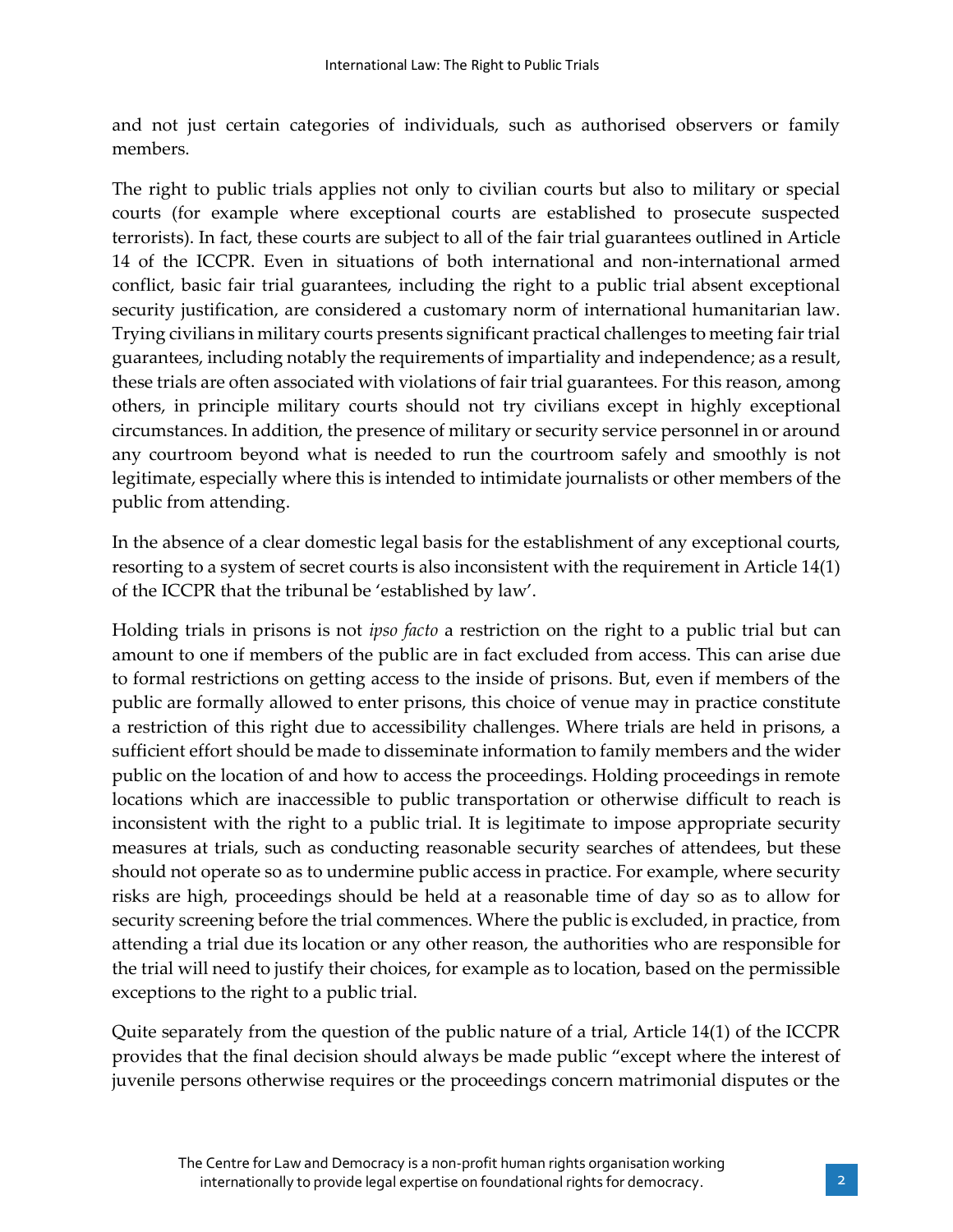guardianship of children." This rule on publicity includes not only the final decision itself but also the evidence, main findings and reasoning relied upon to reach that decision.

### **Exceptions to the Right to a Public Trial**

Article 14(1) of the ICCPR indicates that the right to a public trial is not absolute and can be restricted in certain exceptional circumstances:

The press and the public may be excluded from all or part of a trial for reasons of morals, public order (ordre public) or national security in a democratic society, or when the interest of the private lives of the parties so requires, or to the extent strictly necessary in the opinion of the court in special circumstances where publicity would prejudice the interests of justice.

Any decision to limit the right to a public trial must be exceptional in nature, as opposed to being a routine measure, and be justified by specific exceptional circumstances relating to the trial in question, which fall within the scope of the legitimate interests listed in Article 14(1) of the ICCPR. As noted by the UN's Working Group on Arbitrary Detentions in the context of a secret trial in Insein Prison, Myanmar: "A judicial process in closed sessions, before a Special Court, without explicit reasons, on common criminal charges, did not appear consistent with the principles and norms contained in the Universal declaration of Human Rights nor with the international human rights standards."<sup>2</sup> Procedurally, the burden of justifying the need to hold a trial in secret, whether in whole or in part, or to impose a publication ban on the final decision, lies with the party requesting that measure.

One example of circumstances that have been deemed to justify restricting the public's access to a trial are where a case involves serious sexual violence and the right to privacy of the victim demanded such a restriction. Another example is in terrorism-related proceedings, where the exclusion of the public was required to protect witnesses or maintain the secrecy of very sensitive national security information.

At the same time, courts should aim to restrict the right to a public hearing in as limited a way as practicable and excluding public access should be contemplated only where less intrusive measures to protect legitimate interests are not available. For example, it might be possible to protect the privacy interests of a rape victim testifying during a trial through closing the trial only for the period of that testimony or even by allowing them to testify in ways that prevented them from being identified. Media publication bans are another way of limiting the spread of information from within a courtroom.

The COVID-19 pandemic raised novel challenges to the right to public hearings due to social distancing measures. Courts may legitimately limit the number of physical attendees at a trial if necessary for public health reasons. In such cases, certain categories of individuals, such as

<sup>2</sup> *Kyaw Zaw Lwin a.k.a. Nyi Nyi Aung v. Myanmar*, 2 September 2010, Opinion No. 23/2010, para. 20.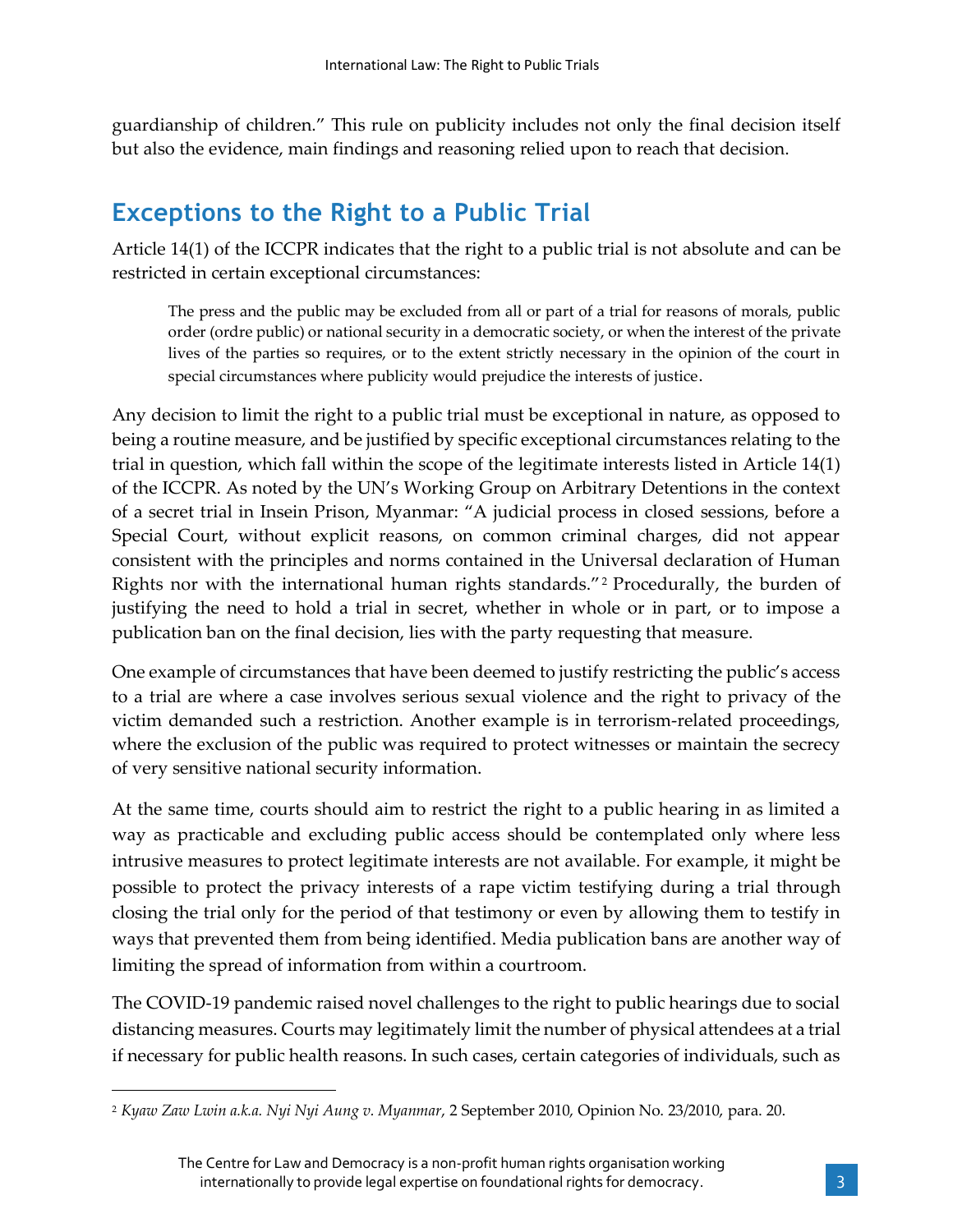family members and media or independent observers, should be given priority access while alternative means of public access, such as through video streaming, may be implemented to maintain the ability of a wider public to observe the proceedings, thus restricting the right to a public trial as minimally as possible.

### **Violations Commonly Associated with Closed Trials**

Trials that are partially or fully closed to the public without proper justification are often indicative of a lack of independence or impartiality of the judges. In addition, these proceedings are often associated with other violations of fair trial guarantees, including:

- The phenomenon of 'faceless judges', whereby the identity of judges is concealed. This practice is inconsistent with fair trial guarantees, namely the requirements of independence and impartiality under Article 14(1) of the ICCPR and the presumption of innocence under Article 14(2);
- Violations of the rights to "to defend himself in person or through legal assistance of his own choosing" and to "have adequate time and facilities for the preparation of his defence and to communicate with counsel of his own choosing", as guaranteed by Articles 14(3)(b) and 14(3)(d) of the ICCPR. These rights to participate effectively in proceedings may be impeded in prison facilities where legal counsel is prevented or inhibited from attending or by certain security arrangements, such as physical barriers in courtrooms that impede confidential communications between the accused and his or her lawyer. These same rights also impose an obligation on the State (which is prosecuting the criminal case) to disclose relevant evidence to the accused (or his or her lawyer). While there are exceptions to this, such as where necessary to protect national security, conceal confidential methods of investigating crimes or preserve the rights of others (for example by protecting witnesses from reprisals), over reliance on those exceptions is far more likely in the context of secret trials.
- Violations of the right to "examine, or have examined, the witnesses against him and to obtain the attendance and examination of witnesses on his behalf under the same conditions as the witnesses against him", as protected by Article 14(3)(e) of the ICCPR, are also far more common in the context of secret trials. It may be noted that this right does not necessarily require that witnesses be present in the courtroom, for example where it is necessary to protect witness identity, for example through testifying remotely with voice distortion.

Secret proceedings are likely to facilitate these and other violations of fair trial guarantees, including because judges may be more willing to dispense with procedural formalities in the absence of public scrutiny.